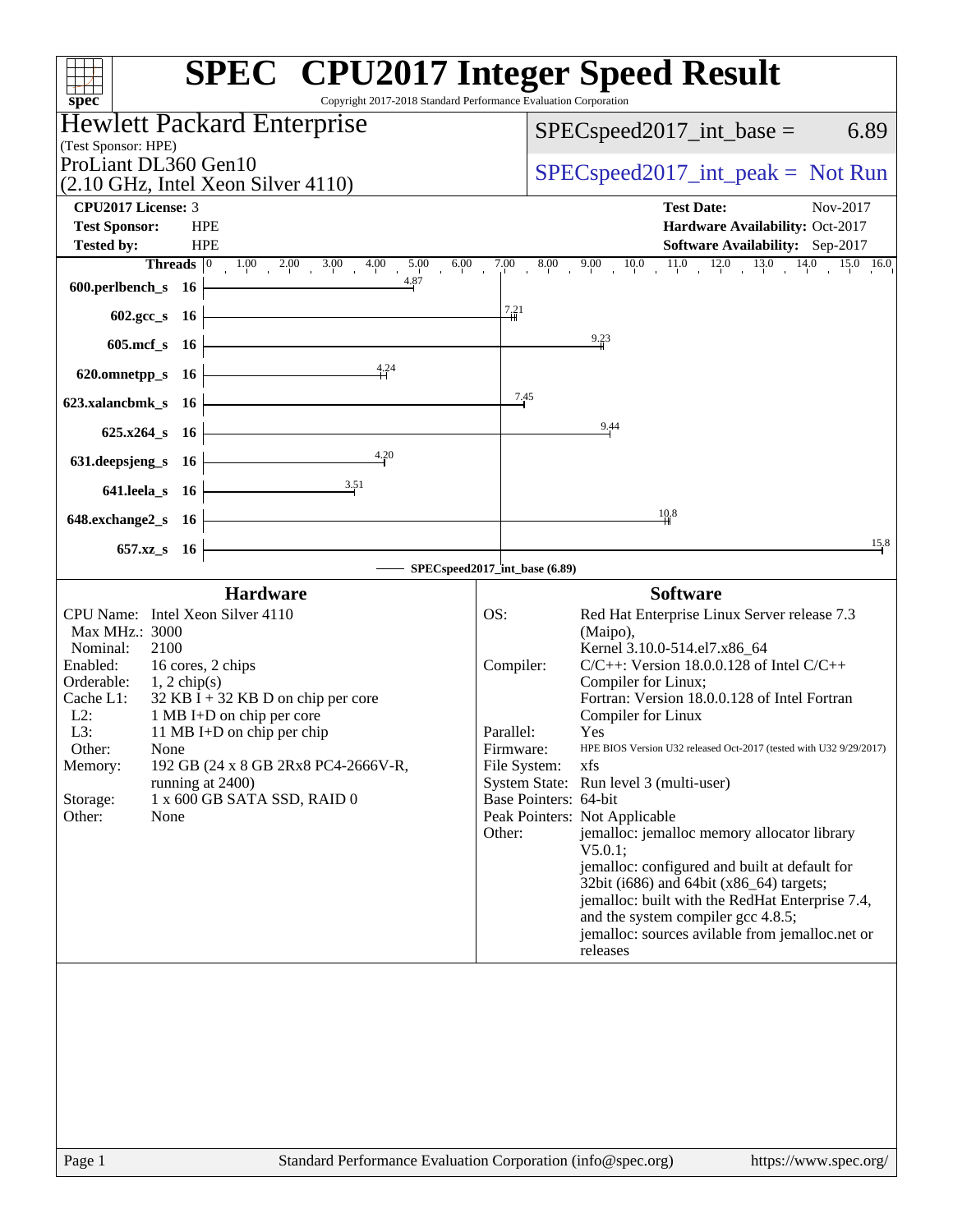

Copyright 2017-2018 Standard Performance Evaluation Corporation

### Hewlett Packard Enterprise

(Test Sponsor: HPE)

(2.10 GHz, Intel Xeon Silver 4110)

 $SPEC speed2017\_int\_base =$  6.89

## ProLiant DL360 Gen10  $SPEC speed2017\_int\_peak = Not Run$

**[CPU2017 License:](http://www.spec.org/auto/cpu2017/Docs/result-fields.html#CPU2017License)** 3 **[Test Date:](http://www.spec.org/auto/cpu2017/Docs/result-fields.html#TestDate)** Nov-2017 **[Test Sponsor:](http://www.spec.org/auto/cpu2017/Docs/result-fields.html#TestSponsor)** HPE **[Hardware Availability:](http://www.spec.org/auto/cpu2017/Docs/result-fields.html#HardwareAvailability)** Oct-2017 **[Tested by:](http://www.spec.org/auto/cpu2017/Docs/result-fields.html#Testedby)** HPE **[Software Availability:](http://www.spec.org/auto/cpu2017/Docs/result-fields.html#SoftwareAvailability)** Sep-2017

### **[Results Table](http://www.spec.org/auto/cpu2017/Docs/result-fields.html#ResultsTable)**

|                                     | <b>Base</b>    |                |              |                | <b>Peak</b> |                |       |                |                |              |                |              |                |              |
|-------------------------------------|----------------|----------------|--------------|----------------|-------------|----------------|-------|----------------|----------------|--------------|----------------|--------------|----------------|--------------|
| <b>Benchmark</b>                    | <b>Threads</b> | <b>Seconds</b> | <b>Ratio</b> | <b>Seconds</b> | Ratio       | <b>Seconds</b> | Ratio | <b>Threads</b> | <b>Seconds</b> | <b>Ratio</b> | <b>Seconds</b> | <b>Ratio</b> | <b>Seconds</b> | <b>Ratio</b> |
| $600.$ perlbench $\mathsf{S}$       | 16             | 364            | 4.87         | 364            | 4.88        | 364            | 4.87  |                |                |              |                |              |                |              |
| $602.\text{gcc}\_\text{s}$          | 16             | 552            | 7.21         | 549            | 7.26        | 557            | 7.15  |                |                |              |                |              |                |              |
| $605$ .mcf s                        | 16             | 512            | 9.23         | 509            | 9.27        | 511            | 9.23  |                |                |              |                |              |                |              |
| 620.omnetpp_s                       | 16             | 384            | 4.25         | 397            | 4.10        | 384            | 4.24  |                |                |              |                |              |                |              |
| 623.xalancbmk s                     | 16             | 190            | 7.45         | 190            | 7.44        | <b>190</b>     | 7.45  |                |                |              |                |              |                |              |
| 625.x264 s                          | 16             | 187            | 9.44         | <u>187</u>     | 9.44        | 187            | 9.44  |                |                |              |                |              |                |              |
| 631.deepsjeng_s                     | 16             | 341            | 4.20         | 341            | 4.20        | 341            | 4.20  |                |                |              |                |              |                |              |
| 641.leela s                         | 16             | 486            | 3.51         | 487            | 3.50        | 487            | 3.51  |                |                |              |                |              |                |              |
| 648.exchange2_s                     | 16             | 273            | 10.8         | 271            | 10.8        | 275            | 10.7  |                |                |              |                |              |                |              |
| $657.xz$ s                          | 16             | 392            | 15.8         | 392            | 15.8        | 393            | 15.7  |                |                |              |                |              |                |              |
| $SPEC speed2017$ int base =<br>6.89 |                |                |              |                |             |                |       |                |                |              |                |              |                |              |

**[SPECspeed2017\\_int\\_peak =](http://www.spec.org/auto/cpu2017/Docs/result-fields.html#SPECspeed2017intpeak) Not Run**

Results appear in the [order in which they were run.](http://www.spec.org/auto/cpu2017/Docs/result-fields.html#RunOrder) Bold underlined text [indicates a median measurement.](http://www.spec.org/auto/cpu2017/Docs/result-fields.html#Median)

#### **[Operating System Notes](http://www.spec.org/auto/cpu2017/Docs/result-fields.html#OperatingSystemNotes)**

 Stack size set to unlimited using "ulimit -s unlimited" Transparent Huge Pages enabled by default Filesystem page cache cleared with: shell invocation of 'sync; echo 3 > /proc/sys/vm/drop\_caches' prior to run irqbalance disabled with "systemctl stop irqbalance"

tuned profile set wtih "tuned-adm profile throughput-performance"

### **[General Notes](http://www.spec.org/auto/cpu2017/Docs/result-fields.html#GeneralNotes)**

Environment variables set by runcpu before the start of the run: KMP\_AFFINITY = "granularity=fine,compact" LD\_LIBRARY\_PATH = "/home/cpu2017/lib/ia32:/home/cpu2017/lib/intel64" LD\_LIBRARY\_PATH = "\$LD\_LIBRARY\_PATH:/home/cpu2017/je5.0.1-32:/home/cpu2017/je5.0.1-64" OMP\_STACKSIZE = "192M"

 Binaries compiled on a system with 1x Intel Core i7-4790 CPU + 32GB RAM memory using Redhat Enterprise Linux 7.4

### **[Platform Notes](http://www.spec.org/auto/cpu2017/Docs/result-fields.html#PlatformNotes)**

 BIOS Configuration: Intel Hyperthreading set to Disabled Thermal Configuration set to Maximum Cooling Memory Patrol Scrubbing set to Disabled LLC Prefetch set to Enabled LLC Dead Line Allocation set to Disabled Workload Profile set to General Peak Frequency Compute

**(Continued on next page)**

| Page 2 | Standard Performance Evaluation Corporation (info@spec.org) |  | https://www.spec.org/ |
|--------|-------------------------------------------------------------|--|-----------------------|
|--------|-------------------------------------------------------------|--|-----------------------|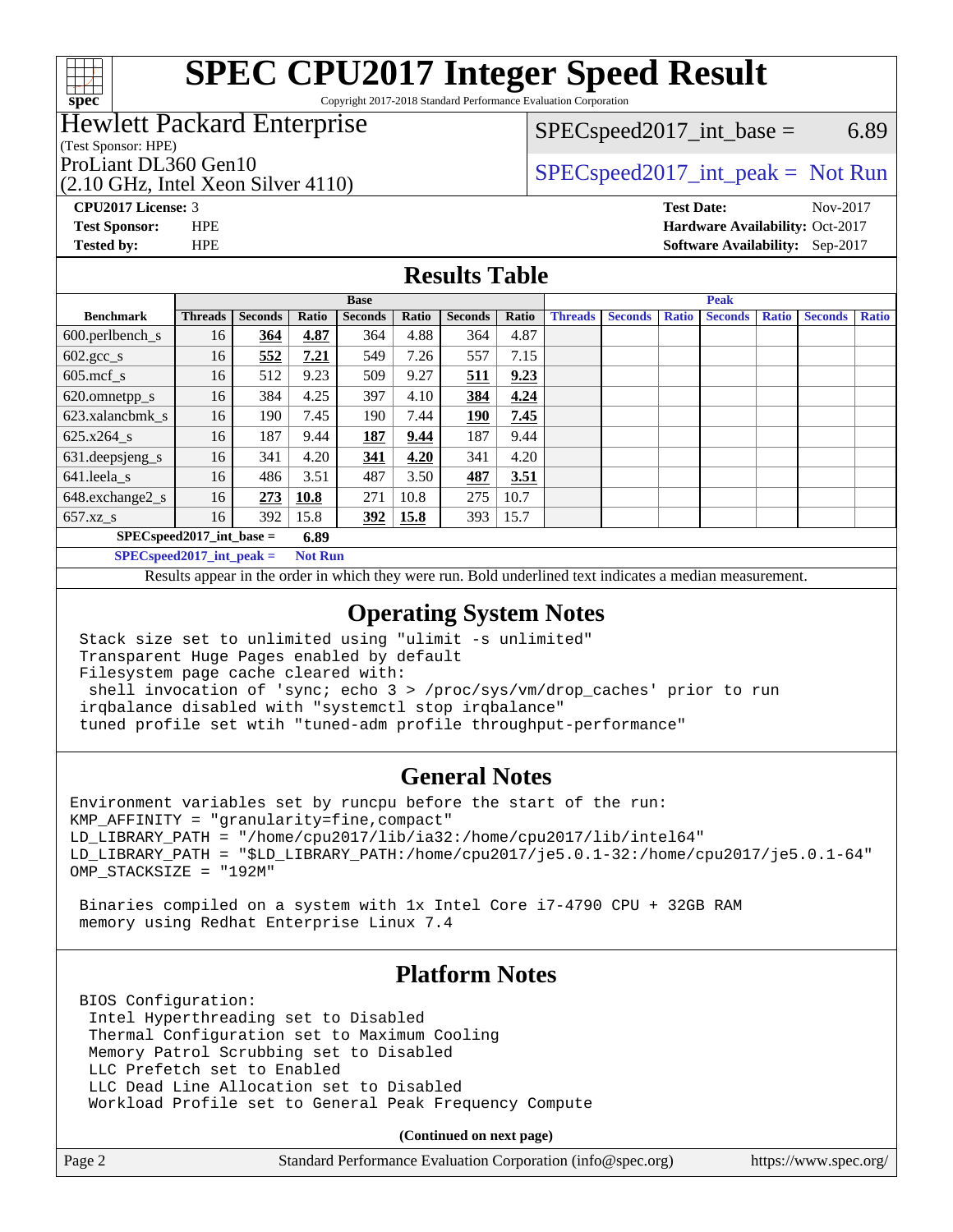### $\pm$ **[spec](http://www.spec.org/)**

# **[SPEC CPU2017 Integer Speed Result](http://www.spec.org/auto/cpu2017/Docs/result-fields.html#SPECCPU2017IntegerSpeedResult)**

Copyright 2017-2018 Standard Performance Evaluation Corporation

### Hewlett Packard Enterprise

 $SPECspeed2017\_int\_base =$  6.89

### (Test Sponsor: HPE)

(2.10 GHz, Intel Xeon Silver 4110)

ProLiant DL360 Gen10  $SPEC speed2017\_int\_peak = Not Run$ 

**[Tested by:](http://www.spec.org/auto/cpu2017/Docs/result-fields.html#Testedby)** HPE **[Software Availability:](http://www.spec.org/auto/cpu2017/Docs/result-fields.html#SoftwareAvailability)** Sep-2017

**[CPU2017 License:](http://www.spec.org/auto/cpu2017/Docs/result-fields.html#CPU2017License)** 3 **[Test Date:](http://www.spec.org/auto/cpu2017/Docs/result-fields.html#TestDate)** Nov-2017 **[Test Sponsor:](http://www.spec.org/auto/cpu2017/Docs/result-fields.html#TestSponsor)** HPE **[Hardware Availability:](http://www.spec.org/auto/cpu2017/Docs/result-fields.html#HardwareAvailability)** Oct-2017

#### **[Platform Notes \(Continued\)](http://www.spec.org/auto/cpu2017/Docs/result-fields.html#PlatformNotes)**

| Page 3 |                                                                                      | Standard Performance Evaluation Corporation (info@spec.org)                        | https://www.spec.org/ |  |  |  |  |
|--------|--------------------------------------------------------------------------------------|------------------------------------------------------------------------------------|-----------------------|--|--|--|--|
|        |                                                                                      | (Continued on next page)                                                           |                       |  |  |  |  |
|        |                                                                                      |                                                                                    |                       |  |  |  |  |
|        | NUMA nodel CPU(s):                                                                   | $8 - 15$                                                                           |                       |  |  |  |  |
|        | NUMA node0 CPU(s):                                                                   | $0 - 7$                                                                            |                       |  |  |  |  |
|        | L3 cache:                                                                            | 11264K                                                                             |                       |  |  |  |  |
|        | L2 cache:                                                                            | 1024K                                                                              |                       |  |  |  |  |
|        | L1d cache:<br>Lli cache:                                                             | 32K<br>32K                                                                         |                       |  |  |  |  |
|        | Virtualization:                                                                      | $VT - x$                                                                           |                       |  |  |  |  |
|        | BogoMIPS:                                                                            | 4205.10                                                                            |                       |  |  |  |  |
|        | CPU MHz:                                                                             | 2100.000                                                                           |                       |  |  |  |  |
|        | Stepping:                                                                            | 4                                                                                  |                       |  |  |  |  |
|        | Model name:                                                                          | Intel(R) Xeon(R) Silver 4110 CPU @ 2.10GHz                                         |                       |  |  |  |  |
|        | Model:                                                                               | 85                                                                                 |                       |  |  |  |  |
|        | CPU family:                                                                          | 6                                                                                  |                       |  |  |  |  |
|        | Vendor ID:                                                                           | GenuineIntel                                                                       |                       |  |  |  |  |
|        | NUMA $node(s):$                                                                      | 2                                                                                  |                       |  |  |  |  |
|        | Socket(s):                                                                           | 2                                                                                  |                       |  |  |  |  |
|        | $Core(s)$ per socket:                                                                | 8                                                                                  |                       |  |  |  |  |
|        | Thread(s) per core:                                                                  | $\mathbf{1}$                                                                       |                       |  |  |  |  |
|        | On-line CPU(s) list: $0-15$                                                          |                                                                                    |                       |  |  |  |  |
|        | CPU(s):                                                                              | 16                                                                                 |                       |  |  |  |  |
|        | Byte Order:                                                                          | Little Endian                                                                      |                       |  |  |  |  |
|        | CPU op-mode(s): $32-bit, 64-bit$                                                     |                                                                                    |                       |  |  |  |  |
|        | Architecture:<br>x86 64                                                              |                                                                                    |                       |  |  |  |  |
|        | From 1scpu:                                                                          |                                                                                    |                       |  |  |  |  |
|        | physical 1: cores 0 1 2 3 4 5 6 7                                                    |                                                                                    |                       |  |  |  |  |
|        | physical 0: cores 0 1 2 3 4 5 6 7                                                    |                                                                                    |                       |  |  |  |  |
|        | siblings : 8                                                                         |                                                                                    |                       |  |  |  |  |
|        | cpu cores : 8                                                                        | excerpts from /proc/cpuinfo might not be reliable. Use with caution.)              |                       |  |  |  |  |
|        |                                                                                      | cores, siblings (Caution: counting these is hw and system dependent. The following |                       |  |  |  |  |
|        | 16 "processors"                                                                      |                                                                                    |                       |  |  |  |  |
|        | 2 "physical id"s (chips)                                                             |                                                                                    |                       |  |  |  |  |
|        |                                                                                      | model name : Intel(R) Xeon(R) Silver 4110 CPU @ 2.10GHz                            |                       |  |  |  |  |
|        | From /proc/cpuinfo                                                                   |                                                                                    |                       |  |  |  |  |
|        |                                                                                      |                                                                                    |                       |  |  |  |  |
|        |                                                                                      | https://www.spec.org/cpu2017/Docs/config.html#sysinfo                              |                       |  |  |  |  |
|        | For more information on this section, see                                            | SUT (System Under Test) info as seen by some common utilities.                     |                       |  |  |  |  |
|        |                                                                                      |                                                                                    |                       |  |  |  |  |
|        | running on DL360G10 Fri Nov 3 07:08:48 2017                                          |                                                                                    |                       |  |  |  |  |
|        |                                                                                      | Rev: r5797 of 2017-06-14 96c45e4568ad54c135fd618bcc091c0f                          |                       |  |  |  |  |
|        | Sysinfo program /home/cpu2017/bin/sysinfo                                            |                                                                                    |                       |  |  |  |  |
|        | NUMA Group Size Optimization set to Flat                                             |                                                                                    |                       |  |  |  |  |
|        |                                                                                      |                                                                                    |                       |  |  |  |  |
|        | Energy/Performance Bias set to Maximum Performance<br>Workload Profile set to Custom |                                                                                    |                       |  |  |  |  |
|        |                                                                                      |                                                                                    |                       |  |  |  |  |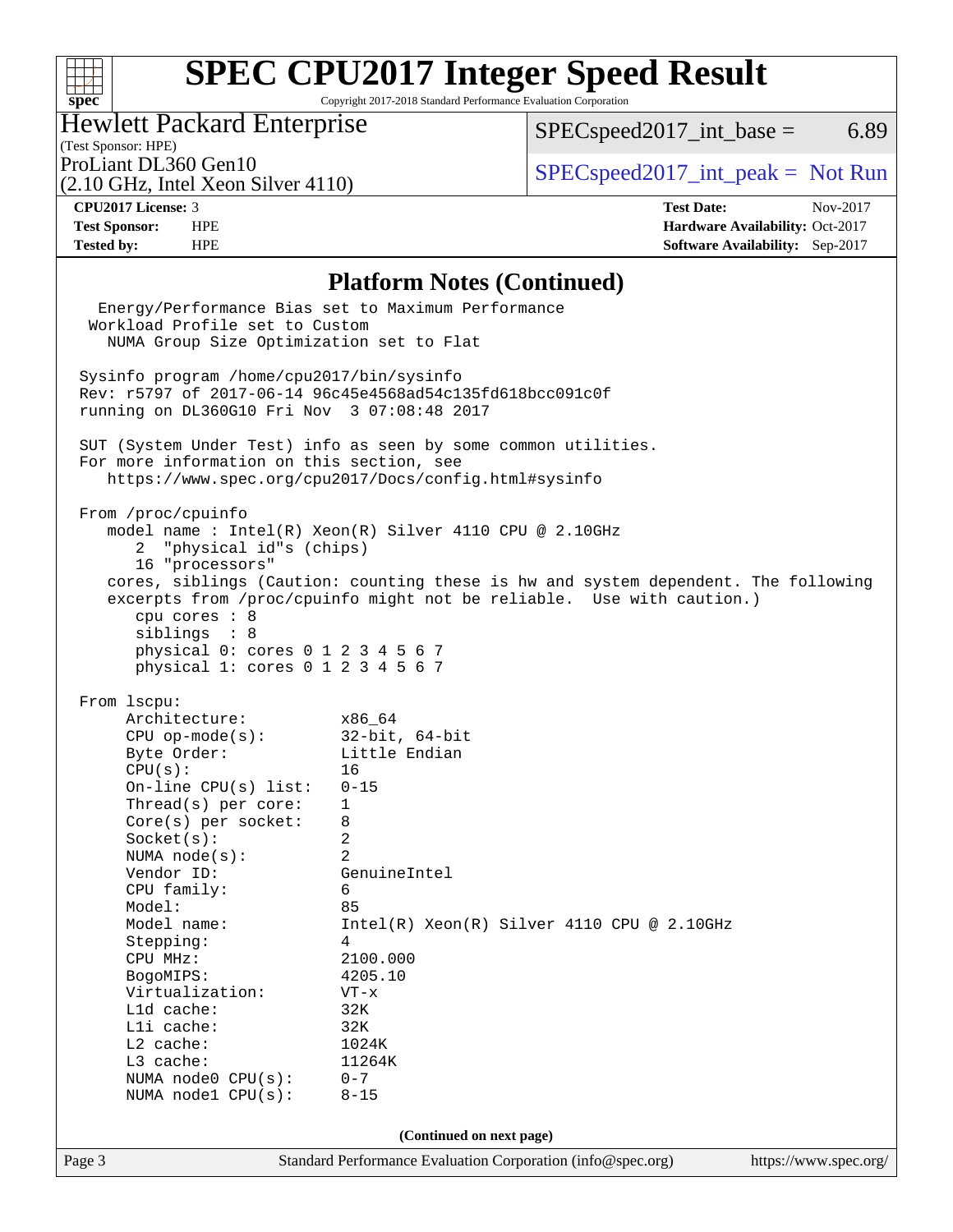Copyright 2017-2018 Standard Performance Evaluation Corporation

(Test Sponsor: HPE) Hewlett Packard Enterprise (2.10 GHz, Intel Xeon Silver 4110) ProLiant DL360 Gen10  $SPEC speed2017\_int\_peak = Not Run$  $SPEC speed2017\_int\_base =$  6.89 **[CPU2017 License:](http://www.spec.org/auto/cpu2017/Docs/result-fields.html#CPU2017License)** 3 **[Test Date:](http://www.spec.org/auto/cpu2017/Docs/result-fields.html#TestDate)** Nov-2017 **[Test Sponsor:](http://www.spec.org/auto/cpu2017/Docs/result-fields.html#TestSponsor)** HPE **[Hardware Availability:](http://www.spec.org/auto/cpu2017/Docs/result-fields.html#HardwareAvailability)** Oct-2017 **[Tested by:](http://www.spec.org/auto/cpu2017/Docs/result-fields.html#Testedby)** HPE **[Software Availability:](http://www.spec.org/auto/cpu2017/Docs/result-fields.html#SoftwareAvailability)** Sep-2017 **[Platform Notes \(Continued\)](http://www.spec.org/auto/cpu2017/Docs/result-fields.html#PlatformNotes)** /proc/cpuinfo cache data cache size : 11264 KB From numactl --hardware WARNING: a numactl 'node' might or might not correspond to a physical chip. From /proc/meminfo MemTotal: 197752264 kB HugePages\_Total: 0 Hugepagesize: 2048 kB From /etc/\*release\* /etc/\*version\* os-release: NAME="Red Hat Enterprise Linux Server" VERSION="7.3 (Maipo)" ID="rhel" ID\_LIKE="fedora" VERSION\_ID="7.3" PRETTY\_NAME="Red Hat Enterprise Linux Server 7.3 (Maipo)" ANSI\_COLOR="0;31" CPE\_NAME="cpe:/o:redhat:enterprise\_linux:7.3:GA:server" redhat-release: Red Hat Enterprise Linux Server release 7.3 (Maipo) system-release: Red Hat Enterprise Linux Server release 7.3 (Maipo) system-release-cpe: cpe:/o:redhat:enterprise\_linux:7.3:ga:server uname -a: Linux DL360G10 3.10.0-514.el7.x86\_64 #1 SMP Wed Oct 19 11:24:13 EDT 2016 x86\_64 x86\_64 x86\_64 GNU/Linux run-level 3 Nov 3 01:49 SPEC is set to: /home/cpu2017 Filesystem Type Size Used Avail Use% Mounted on /dev/mapper/rhel\_dl360g10-home xfs 504G 37G 467G 8% /home Additional information from dmidecode follows. WARNING: Use caution when you interpret this section. The 'dmidecode' program reads system data which is "intended to allow hardware to be accurately determined", but the intent may not be met, as there are frequent changes to hardware, firmware, and the "DMTF SMBIOS" standard. BIOS HPE U32 09/29/2017 Memory: 24x UNKNOWN NOT AVAILABLE 8 GB 2 rank 2666, configured at 2400 (End of data from sysinfo program)

**[spec](http://www.spec.org/)**

 $+\ +$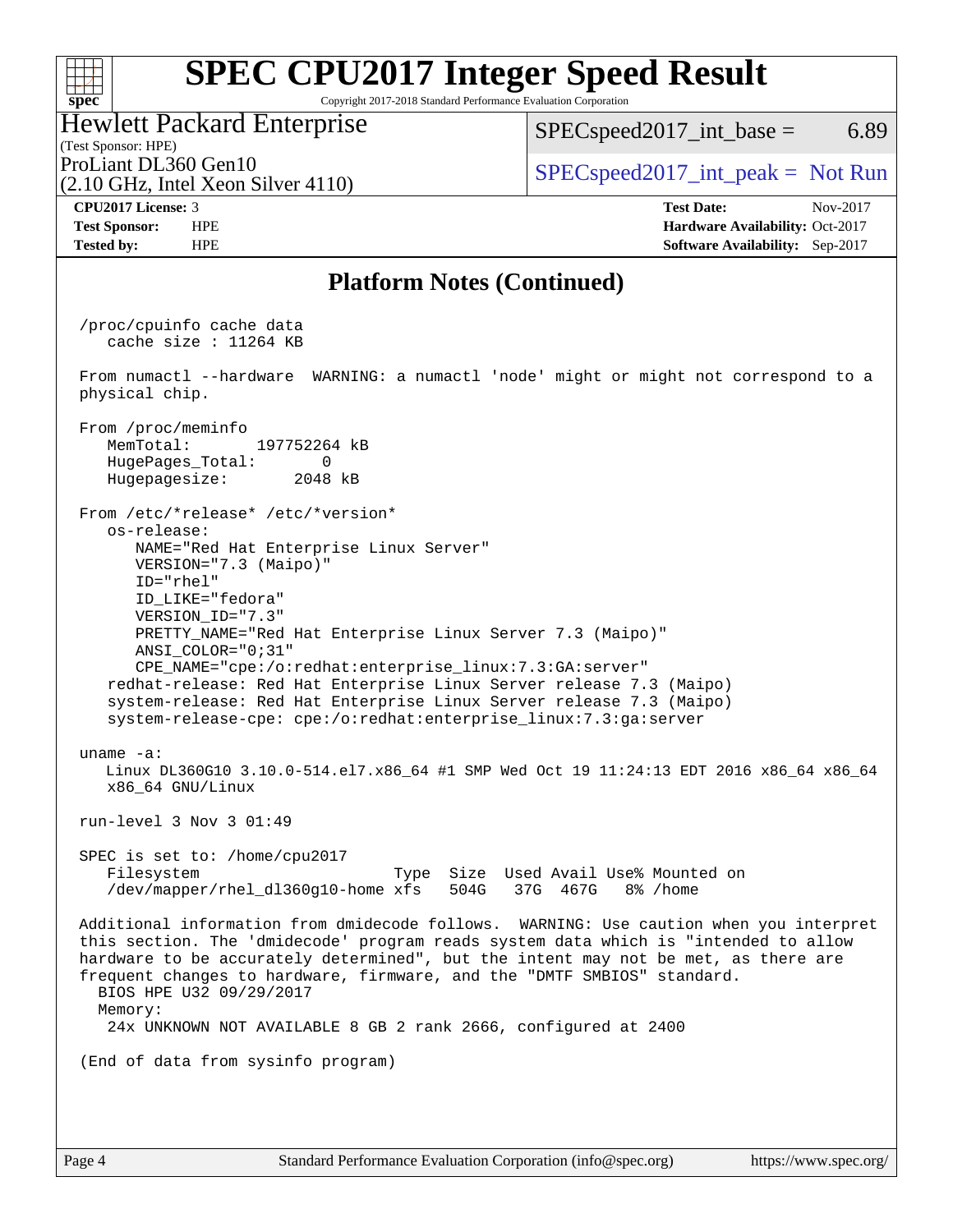| Sì<br>0e<br>Ľ |  |  |  |  |
|---------------|--|--|--|--|

Copyright 2017-2018 Standard Performance Evaluation Corporation

#### Hewlett Packard Enterprise

(2.10 GHz, Intel Xeon Silver 4110)

[SPECspeed2017\\_int\\_base =](http://www.spec.org/auto/cpu2017/Docs/result-fields.html#SPECspeed2017intbase) 6.89

(Test Sponsor: HPE)

ProLiant DL360 Gen10  $SPEC speed2017\_int\_peak = Not Run$ 

**[Tested by:](http://www.spec.org/auto/cpu2017/Docs/result-fields.html#Testedby)** HPE **[Software Availability:](http://www.spec.org/auto/cpu2017/Docs/result-fields.html#SoftwareAvailability)** Sep-2017

**[CPU2017 License:](http://www.spec.org/auto/cpu2017/Docs/result-fields.html#CPU2017License)** 3 **[Test Date:](http://www.spec.org/auto/cpu2017/Docs/result-fields.html#TestDate)** Nov-2017 **[Test Sponsor:](http://www.spec.org/auto/cpu2017/Docs/result-fields.html#TestSponsor)** HPE **[Hardware Availability:](http://www.spec.org/auto/cpu2017/Docs/result-fields.html#HardwareAvailability)** Oct-2017

### **[Compiler Version Notes](http://www.spec.org/auto/cpu2017/Docs/result-fields.html#CompilerVersionNotes)**

| 600.perlbench $s(base)$ 602.gcc $s(base)$ 605.mcf $s(base)$ 625.x264 $s(base)$<br>CC.<br>$657.xz$ s(base) |
|-----------------------------------------------------------------------------------------------------------|
| icc (ICC) 18.0.0 20170811<br>Copyright (C) 1985-2017 Intel Corporation. All rights reserved.              |
| CXXC 620.omnetpp $s(base)$ 623.xalancbmk $s(base)$ 631.deepsjeng $s(base)$<br>$641.$ leela $s(base)$      |
| icpc (ICC) 18.0.0 20170811<br>Copyright (C) 1985-2017 Intel Corporation. All rights reserved.             |
| $FC$ 648. exchange 2 $s$ (base)                                                                           |
| ifort (IFORT) 18.0.0 20170811<br>Copyright (C) 1985-2017 Intel Corporation. All rights reserved.          |

### **[Base Compiler Invocation](http://www.spec.org/auto/cpu2017/Docs/result-fields.html#BaseCompilerInvocation)**

[C benchmarks](http://www.spec.org/auto/cpu2017/Docs/result-fields.html#Cbenchmarks): [icc](http://www.spec.org/cpu2017/results/res2017q4/cpu2017-20171114-00772.flags.html#user_CCbase_intel_icc_18.0_66fc1ee009f7361af1fbd72ca7dcefbb700085f36577c54f309893dd4ec40d12360134090235512931783d35fd58c0460139e722d5067c5574d8eaf2b3e37e92)

[C++ benchmarks:](http://www.spec.org/auto/cpu2017/Docs/result-fields.html#CXXbenchmarks) [icpc](http://www.spec.org/cpu2017/results/res2017q4/cpu2017-20171114-00772.flags.html#user_CXXbase_intel_icpc_18.0_c510b6838c7f56d33e37e94d029a35b4a7bccf4766a728ee175e80a419847e808290a9b78be685c44ab727ea267ec2f070ec5dc83b407c0218cded6866a35d07)

[Fortran benchmarks](http://www.spec.org/auto/cpu2017/Docs/result-fields.html#Fortranbenchmarks): [ifort](http://www.spec.org/cpu2017/results/res2017q4/cpu2017-20171114-00772.flags.html#user_FCbase_intel_ifort_18.0_8111460550e3ca792625aed983ce982f94888b8b503583aa7ba2b8303487b4d8a21a13e7191a45c5fd58ff318f48f9492884d4413fa793fd88dd292cad7027ca)

# **[Base Portability Flags](http://www.spec.org/auto/cpu2017/Docs/result-fields.html#BasePortabilityFlags)**

 600.perlbench\_s: [-DSPEC\\_LP64](http://www.spec.org/cpu2017/results/res2017q4/cpu2017-20171114-00772.flags.html#b600.perlbench_s_basePORTABILITY_DSPEC_LP64) [-DSPEC\\_LINUX\\_X64](http://www.spec.org/cpu2017/results/res2017q4/cpu2017-20171114-00772.flags.html#b600.perlbench_s_baseCPORTABILITY_DSPEC_LINUX_X64) 602.gcc\_s: [-DSPEC\\_LP64](http://www.spec.org/cpu2017/results/res2017q4/cpu2017-20171114-00772.flags.html#suite_basePORTABILITY602_gcc_s_DSPEC_LP64) 605.mcf\_s: [-DSPEC\\_LP64](http://www.spec.org/cpu2017/results/res2017q4/cpu2017-20171114-00772.flags.html#suite_basePORTABILITY605_mcf_s_DSPEC_LP64) 620.omnetpp\_s: [-DSPEC\\_LP64](http://www.spec.org/cpu2017/results/res2017q4/cpu2017-20171114-00772.flags.html#suite_basePORTABILITY620_omnetpp_s_DSPEC_LP64) 623.xalancbmk\_s: [-DSPEC\\_LP64](http://www.spec.org/cpu2017/results/res2017q4/cpu2017-20171114-00772.flags.html#suite_basePORTABILITY623_xalancbmk_s_DSPEC_LP64) [-DSPEC\\_LINUX](http://www.spec.org/cpu2017/results/res2017q4/cpu2017-20171114-00772.flags.html#b623.xalancbmk_s_baseCXXPORTABILITY_DSPEC_LINUX) 625.x264\_s: [-DSPEC\\_LP64](http://www.spec.org/cpu2017/results/res2017q4/cpu2017-20171114-00772.flags.html#suite_basePORTABILITY625_x264_s_DSPEC_LP64) 631.deepsjeng\_s: [-DSPEC\\_LP64](http://www.spec.org/cpu2017/results/res2017q4/cpu2017-20171114-00772.flags.html#suite_basePORTABILITY631_deepsjeng_s_DSPEC_LP64)

**(Continued on next page)**

Page 5 Standard Performance Evaluation Corporation [\(info@spec.org\)](mailto:info@spec.org) <https://www.spec.org/>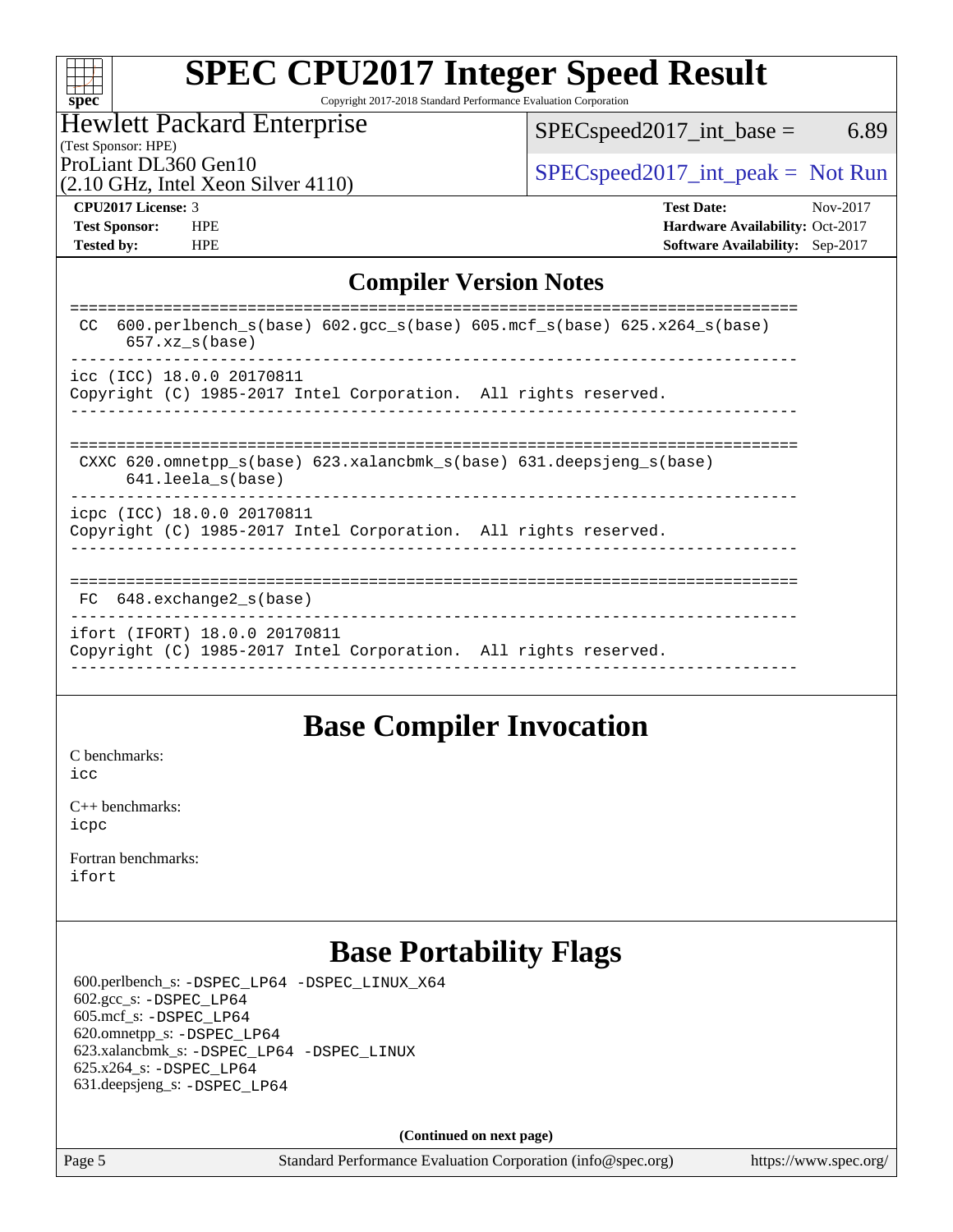#### $\pm\pm\prime$ **[spec](http://www.spec.org/)**

# **[SPEC CPU2017 Integer Speed Result](http://www.spec.org/auto/cpu2017/Docs/result-fields.html#SPECCPU2017IntegerSpeedResult)**

Copyright 2017-2018 Standard Performance Evaluation Corporation

### Hewlett Packard Enterprise

(Test Sponsor: HPE)

 $SPEC speed2017\_int\_base =$  6.89

(2.10 GHz, Intel Xeon Silver 4110)

ProLiant DL360 Gen10  $SPEC speed2017\_int\_peak = Not Run$ 

**[CPU2017 License:](http://www.spec.org/auto/cpu2017/Docs/result-fields.html#CPU2017License)** 3 **[Test Date:](http://www.spec.org/auto/cpu2017/Docs/result-fields.html#TestDate)** Nov-2017 **[Test Sponsor:](http://www.spec.org/auto/cpu2017/Docs/result-fields.html#TestSponsor)** HPE **[Hardware Availability:](http://www.spec.org/auto/cpu2017/Docs/result-fields.html#HardwareAvailability)** Oct-2017 **[Tested by:](http://www.spec.org/auto/cpu2017/Docs/result-fields.html#Testedby)** HPE **[Software Availability:](http://www.spec.org/auto/cpu2017/Docs/result-fields.html#SoftwareAvailability)** Sep-2017

# **[Base Portability Flags \(Continued\)](http://www.spec.org/auto/cpu2017/Docs/result-fields.html#BasePortabilityFlags)**

 641.leela\_s: [-DSPEC\\_LP64](http://www.spec.org/cpu2017/results/res2017q4/cpu2017-20171114-00772.flags.html#suite_basePORTABILITY641_leela_s_DSPEC_LP64) 648.exchange2\_s: [-DSPEC\\_LP64](http://www.spec.org/cpu2017/results/res2017q4/cpu2017-20171114-00772.flags.html#suite_basePORTABILITY648_exchange2_s_DSPEC_LP64) 657.xz\_s: [-DSPEC\\_LP64](http://www.spec.org/cpu2017/results/res2017q4/cpu2017-20171114-00772.flags.html#suite_basePORTABILITY657_xz_s_DSPEC_LP64)

# **[Base Optimization Flags](http://www.spec.org/auto/cpu2017/Docs/result-fields.html#BaseOptimizationFlags)**

[C benchmarks](http://www.spec.org/auto/cpu2017/Docs/result-fields.html#Cbenchmarks):

[-Wl,-z,muldefs](http://www.spec.org/cpu2017/results/res2017q4/cpu2017-20171114-00772.flags.html#user_CCbase_link_force_multiple1_b4cbdb97b34bdee9ceefcfe54f4c8ea74255f0b02a4b23e853cdb0e18eb4525ac79b5a88067c842dd0ee6996c24547a27a4b99331201badda8798ef8a743f577) [-xCORE-AVX512](http://www.spec.org/cpu2017/results/res2017q4/cpu2017-20171114-00772.flags.html#user_CCbase_f-xCORE-AVX512) [-ipo](http://www.spec.org/cpu2017/results/res2017q4/cpu2017-20171114-00772.flags.html#user_CCbase_f-ipo) [-O3](http://www.spec.org/cpu2017/results/res2017q4/cpu2017-20171114-00772.flags.html#user_CCbase_f-O3) [-no-prec-div](http://www.spec.org/cpu2017/results/res2017q4/cpu2017-20171114-00772.flags.html#user_CCbase_f-no-prec-div) [-qopt-mem-layout-trans=3](http://www.spec.org/cpu2017/results/res2017q4/cpu2017-20171114-00772.flags.html#user_CCbase_f-qopt-mem-layout-trans_de80db37974c74b1f0e20d883f0b675c88c3b01e9d123adea9b28688d64333345fb62bc4a798493513fdb68f60282f9a726aa07f478b2f7113531aecce732043) [-qopenmp](http://www.spec.org/cpu2017/results/res2017q4/cpu2017-20171114-00772.flags.html#user_CCbase_qopenmp_16be0c44f24f464004c6784a7acb94aca937f053568ce72f94b139a11c7c168634a55f6653758ddd83bcf7b8463e8028bb0b48b77bcddc6b78d5d95bb1df2967) [-DSPEC\\_OPENMP](http://www.spec.org/cpu2017/results/res2017q4/cpu2017-20171114-00772.flags.html#suite_CCbase_DSPEC_OPENMP) [-L/usr/local/je5.0.1-64/lib](http://www.spec.org/cpu2017/results/res2017q4/cpu2017-20171114-00772.flags.html#user_CCbase_jemalloc_link_path64_4b10a636b7bce113509b17f3bd0d6226c5fb2346b9178c2d0232c14f04ab830f976640479e5c33dc2bcbbdad86ecfb6634cbbd4418746f06f368b512fced5394) [-ljemalloc](http://www.spec.org/cpu2017/results/res2017q4/cpu2017-20171114-00772.flags.html#user_CCbase_jemalloc_link_lib_d1249b907c500fa1c0672f44f562e3d0f79738ae9e3c4a9c376d49f265a04b9c99b167ecedbf6711b3085be911c67ff61f150a17b3472be731631ba4d0471706)

[C++ benchmarks:](http://www.spec.org/auto/cpu2017/Docs/result-fields.html#CXXbenchmarks)

```
-Wl,-z,muldefs -xCORE-AVX512 -ipo -O3 -no-prec-div
-qopt-mem-layout-trans=3 -L/usr/local/je5.0.1-64/lib -ljemalloc
```
[Fortran benchmarks](http://www.spec.org/auto/cpu2017/Docs/result-fields.html#Fortranbenchmarks):

[-Wl,-z,muldefs](http://www.spec.org/cpu2017/results/res2017q4/cpu2017-20171114-00772.flags.html#user_FCbase_link_force_multiple1_b4cbdb97b34bdee9ceefcfe54f4c8ea74255f0b02a4b23e853cdb0e18eb4525ac79b5a88067c842dd0ee6996c24547a27a4b99331201badda8798ef8a743f577) [-xCORE-AVX512](http://www.spec.org/cpu2017/results/res2017q4/cpu2017-20171114-00772.flags.html#user_FCbase_f-xCORE-AVX512) [-ipo](http://www.spec.org/cpu2017/results/res2017q4/cpu2017-20171114-00772.flags.html#user_FCbase_f-ipo) [-O3](http://www.spec.org/cpu2017/results/res2017q4/cpu2017-20171114-00772.flags.html#user_FCbase_f-O3) [-no-prec-div](http://www.spec.org/cpu2017/results/res2017q4/cpu2017-20171114-00772.flags.html#user_FCbase_f-no-prec-div) [-qopt-mem-layout-trans=3](http://www.spec.org/cpu2017/results/res2017q4/cpu2017-20171114-00772.flags.html#user_FCbase_f-qopt-mem-layout-trans_de80db37974c74b1f0e20d883f0b675c88c3b01e9d123adea9b28688d64333345fb62bc4a798493513fdb68f60282f9a726aa07f478b2f7113531aecce732043) [-nostandard-realloc-lhs](http://www.spec.org/cpu2017/results/res2017q4/cpu2017-20171114-00772.flags.html#user_FCbase_f_2003_std_realloc_82b4557e90729c0f113870c07e44d33d6f5a304b4f63d4c15d2d0f1fab99f5daaed73bdb9275d9ae411527f28b936061aa8b9c8f2d63842963b95c9dd6426b8a) [-align array32byte](http://www.spec.org/cpu2017/results/res2017q4/cpu2017-20171114-00772.flags.html#user_FCbase_align_array32byte_b982fe038af199962ba9a80c053b8342c548c85b40b8e86eb3cc33dee0d7986a4af373ac2d51c3f7cf710a18d62fdce2948f201cd044323541f22fc0fffc51b6) [-L/usr/local/je5.0.1-64/lib](http://www.spec.org/cpu2017/results/res2017q4/cpu2017-20171114-00772.flags.html#user_FCbase_jemalloc_link_path64_4b10a636b7bce113509b17f3bd0d6226c5fb2346b9178c2d0232c14f04ab830f976640479e5c33dc2bcbbdad86ecfb6634cbbd4418746f06f368b512fced5394) [-ljemalloc](http://www.spec.org/cpu2017/results/res2017q4/cpu2017-20171114-00772.flags.html#user_FCbase_jemalloc_link_lib_d1249b907c500fa1c0672f44f562e3d0f79738ae9e3c4a9c376d49f265a04b9c99b167ecedbf6711b3085be911c67ff61f150a17b3472be731631ba4d0471706)

# **[Base Other Flags](http://www.spec.org/auto/cpu2017/Docs/result-fields.html#BaseOtherFlags)**

[C benchmarks](http://www.spec.org/auto/cpu2017/Docs/result-fields.html#Cbenchmarks):  $-m64 - std = c11$  $-m64 - std = c11$ 

[C++ benchmarks:](http://www.spec.org/auto/cpu2017/Docs/result-fields.html#CXXbenchmarks)  $-m64$ 

[Fortran benchmarks](http://www.spec.org/auto/cpu2017/Docs/result-fields.html#Fortranbenchmarks):

[-m64](http://www.spec.org/cpu2017/results/res2017q4/cpu2017-20171114-00772.flags.html#user_FCbase_intel_intel64_18.0_af43caccfc8ded86e7699f2159af6efc7655f51387b94da716254467f3c01020a5059329e2569e4053f409e7c9202a7efc638f7a6d1ffb3f52dea4a3e31d82ab)

The flags files that were used to format this result can be browsed at

<http://www.spec.org/cpu2017/flags/Intel-ic18.0-official-linux64.2017-10-19.html> <http://www.spec.org/cpu2017/flags/HPE-Platform-Flags-Intel-V1.2-SKX-revF.html>

You can also download the XML flags sources by saving the following links: <http://www.spec.org/cpu2017/flags/Intel-ic18.0-official-linux64.2017-10-19.xml> <http://www.spec.org/cpu2017/flags/HPE-Platform-Flags-Intel-V1.2-SKX-revF.xml>